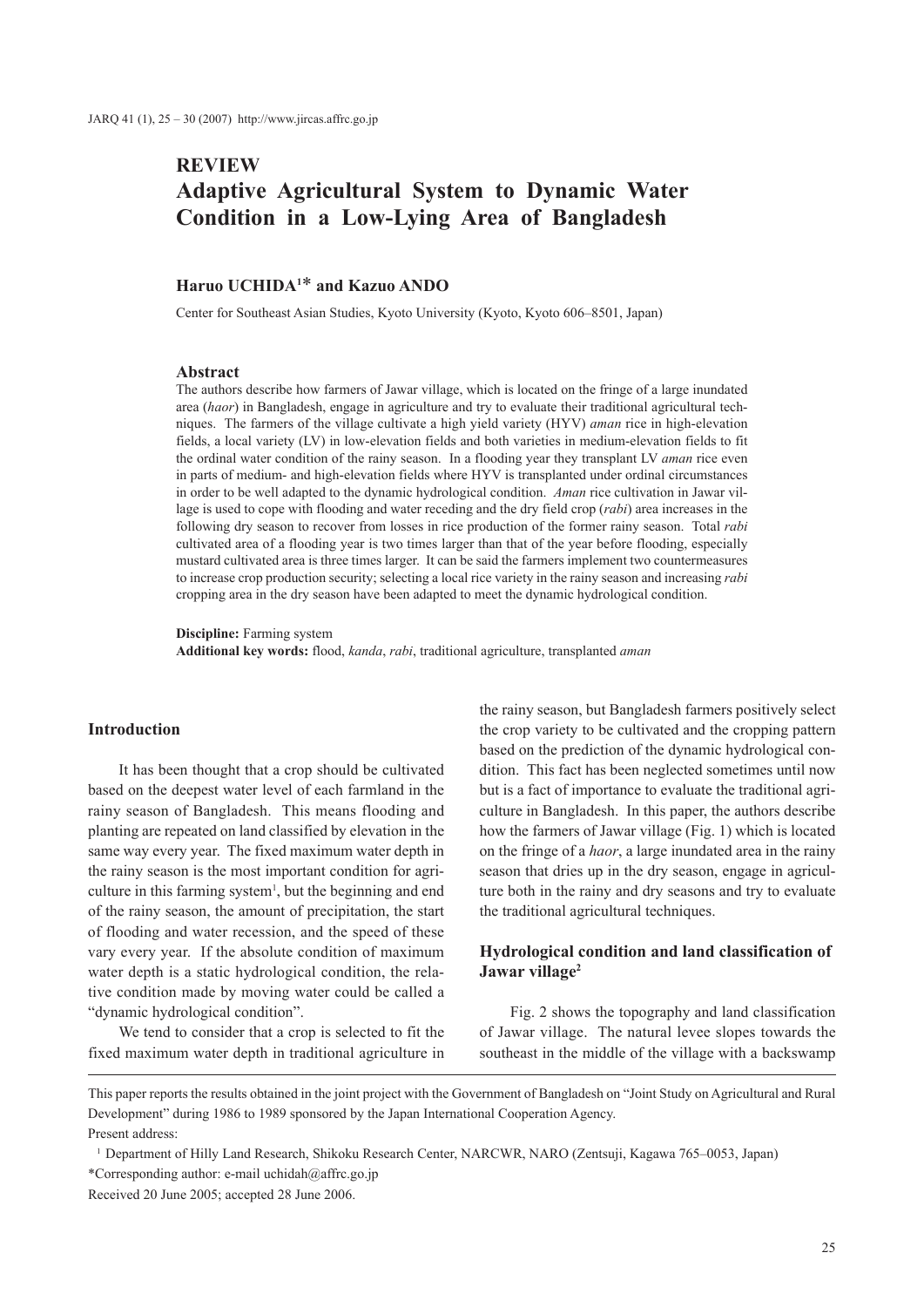H. Uchida & K. Ando



**Fig. 1. Location of Jawar village Fig. 2. Topography and land classification of Jawar village**

in the south which has some *bil*s or marshes and a sloping floodplain that widely spreads in the north and east.

Hydrological conditions in both the rainy and the dry seasons vary with the topographical units. The rainy season starts from May or June and finishes in September or October. In the lowland areas the water level increases rapidly in May and reaches 5 to 7 m in the floodplain, and 2 to 3 m in the backswamp. Inundation disappears from the lowland in January or February. On the other hand, in the higher land on the natural levee the water level increases in July and recedes in October, and there is no inundation in the ordinal rainy season in the highest land including arable land of the west and homesteads.

Starting time, duration and depth of inundation vary in each topographical unit in the ordinal year and, under such hydrological condition, the farmers of the village classify the farmland into two basic types as shown in Fig. 2. One of these is the lowland called *boro jami* or *shail jami* which is located at 0 to 4 m elevation and another one is the highland called *kanda* at 4 to 7 m elevation.

It is impossible to cultivate in the rainy season on *boro jami* because of the excessive water depth and, on the other hand, in the dry season *boro* rice is cultivated using the abundant surface water. *Boro jami* which occupies half of the total land spreads to the backswamp and the lowland of the floodplain, most of which is used as *boro* rice single-crop farmland. Meanwhile, on *kanda*, it

is impossible to cultivate rice without irrigation in the dry season and the main rice cultivation on *kanda* depends on rainfall and inundation in the rainy season. Paddy fields on *kanda* are classified into high-, medium- and lowelevation fields and each field has a characteristic hydrological condition reflecting its elevation and topography respectively.

In Jawar village rice is cultivated at least once on 90% of the total farmland. In the dry season *boro* rice cultivation is dominant on the lowland area (63.3% of total farmland) and, on *kanda*, the cropping patterns which include dry field crops (*rabi*) in the dry season based on *aus* of the early rainy season's rice and *aman* of the main rainy season's rice are dominant. The former and the latter patterns account for 4.6% and 22% of total farmland, respectively. The various cropping patterns on *kanda* mean the various hydrological conditions reflect its elevation and topography.

## **Adaptive agricultural system of** *aman* **cultivation to dynamic hydrological condition**

### **1. Rice variety and water-elevation condition**

Transplanted *aman* (T. *aman*) is cultivated on *kanda* intensively. Under the ordinal hydrological condition of the rainy season, namely in a non-flooded year, high yield variety (HYV) rice like *pajam* is mainly cultivated on the high-elevation fields, the local variety (LV) rice like *mon-*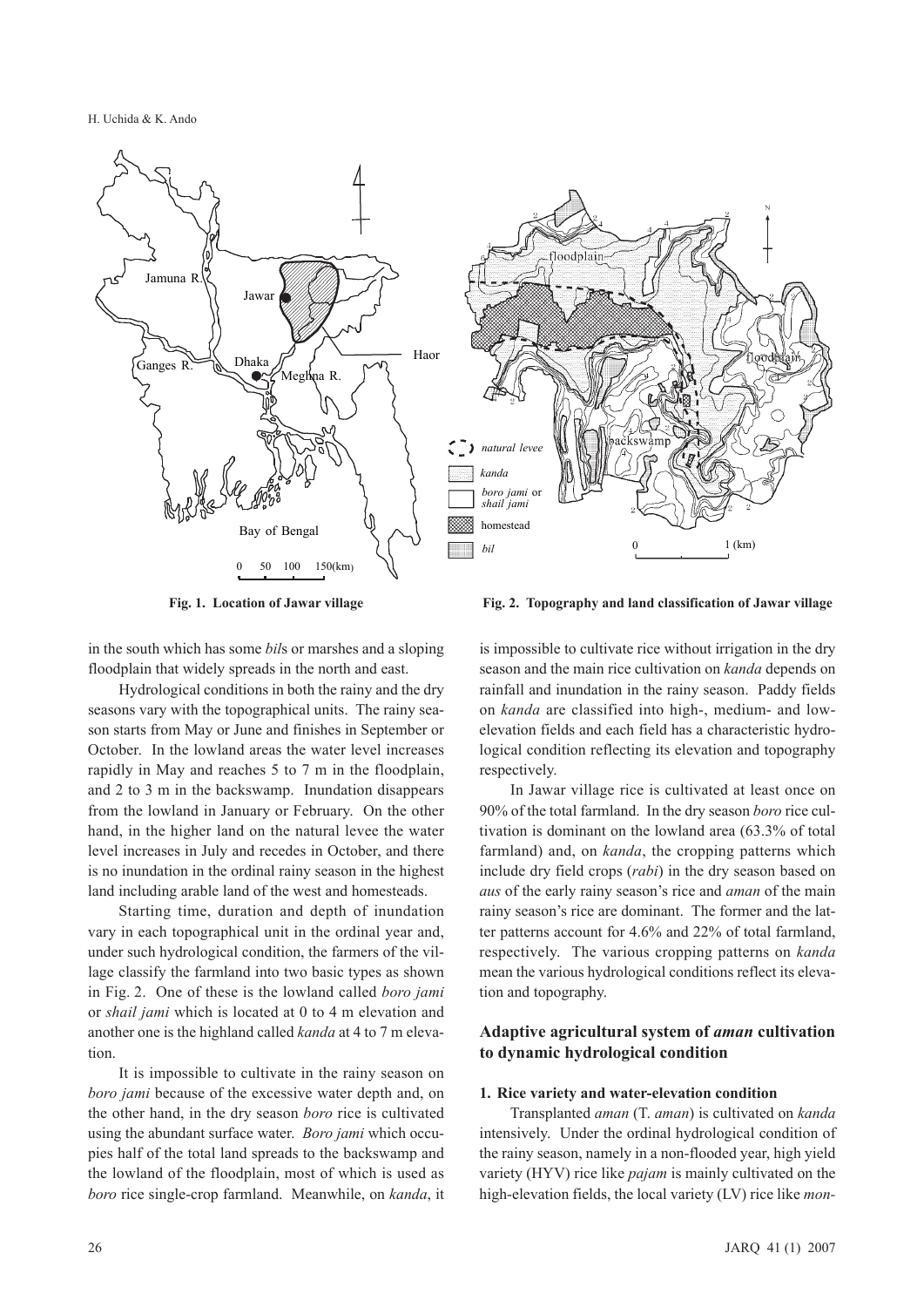*gir* and/or *biroi* is cultivated on the low-elevation fields and both varieties are cultivated on the medium-elevation fields. Sixty-four percent of total T. *aman* cultivated in 1986 was HYV and most of these were *pajam*, and the other 36% was LV.

Agronomical characteristics of the rice variety and the water condition as a cultivating circumstance decide the variety planted in each field of the various elevations. The high-elevation fields are transplanted with HYV such as *pajam* at the beginning of August and ears form at the beginning of October when the rainy season is finishing. Transplanting time is fixed and the field is not inundated after transplanting in the ordinal year. Thus, intensive landuse is possible on the high-elevation fields throughout the year on the basis of stable and high yielding *aman* rice cultivation.

The young rice plants are transplanted when water starts to recede in the middle of August to the beginning of September on the medium-elevation fields and at the beginning of September to the beginning of October on the low-elevation fields with deep inundation of 30 to 50 cm. Transplanting may be 2 weeks to a month later in the medium-elevation fields than the high-elevation fields and even one to two months later in the low-elevation fields if water recedes slowly. A local rice variety is mainly planted in the medium- and low-elevation fields. This kind of variety is more photosensitive than HYV and sensitively responds to day length, so the rice can be harvested at the end of November to the beginning of December even if rice stays in the field for a shortened period.

Thus, it is one of the characteristics of *aman* rice cultivation in Jawar village that HYV is cultivated in the high-elevation fields (yield of *pajama* in paddy is 4.6 t/ha), LV in the low-elevation fields (yield of *mongir* in paddy is 2.8 t/ha) and both varieties are cultivated in the medium-elevation fields. It is notable that *aman* rice in the low-elevation fields where the water condition is very unstable is cultivated like rice transplanted at the water receding period of the dry season. Generally *boro* rice can not be cultivated in the rainy season because of deep inundation but can be transplanted after water starts to recede in the dry season. However in the village, a local rice variety is transplanted not only in the dry season, but also when water recedes after the peak of the flood even in the rainy season. We can understand this method of transplanting a local variety in a recognized low-elevation field as being remarkably one of the local and traditional techniques, which is adaptive to the water condition and the length of the cultivation period, both of which HYV cannot overcome because of its agronomical characteristics and moreover, this method is also efficient in avoiding flood damage.

#### **2. Selection of the rice variety for adaptation to the flood**

In the flooding year of 1987, the local rice variety was transplanted even in parts of medium- and high-elevation fields where *pajam* rice had been planted in the ordinal year. Most of LV rice was transplanted after the second peak of flooding at and after the beginning of October because the farmers could not transplant HYV rice at a suitable time because of the deep inundation. In this case we can see the agricultural technique of transplanting when water recedes mentioned above.

The HYV which had occupied 64% (76.8 ha) of total transplanted *aman* area in the former year decreased to 56% (22.4 ha) in this year and the LV increased to 44% (17.6 ha) from 36% (43.2 ha). The fact that the transplanted LV area increased in the flooding year in spite of a big reduction in total transplanted area means the farmers selected the transplanting variety as an adaptation to the flooding.

In Bangladesh, HYV rice has been considered to take the place of LV rice used in low-yielding traditional transplanted *aman* cultivation. Nevertheless, we can understand the traditional transplanting technique of LV when water recedes as a technique which is subtly adaptable to the dynamic hydrological condition neglected in HYV rice cultivation. The farmers of Jawar village are trying to recover from the damage of a flooding year by their traditional agricultural technique of using LV varieties, even though HYV is popular these days, in order to realize a stable transplanted *aman* cultivation.

## **Adaptive agricultural system to dynamic water condition in** *rabi* **cultivation**

#### **1.** *Rabi* **cultivation in Jawar village**

The cultivated area of *rabi* crops in the village, namely upland crops in the dry season, is 110 ha (13% of total farmland) in the 1986/87 non-flood year. Most *rabi* crops like mustard, chili, wheat, and pulses are cultivated on *kanda* where the soil is rich in sand and drains well as shown in Fig. 3. These crops are sown from the beginning of November after reaping *aman* rice, in some cases the field is in fallow during the *aman* season, and are harvested in January and February.

In the village, *rabi* crops have been cultivated traditionally using water hyacinth brought by floods as manure and, in these days, the important cash crops are mustard and chili which increased in production after the construction of an embankment-cum-road to improve transportation in 1983. Especially, mustard which is cultivated widely and occupies 38% of total *rabi* cropped area (1986/87) is the most important one.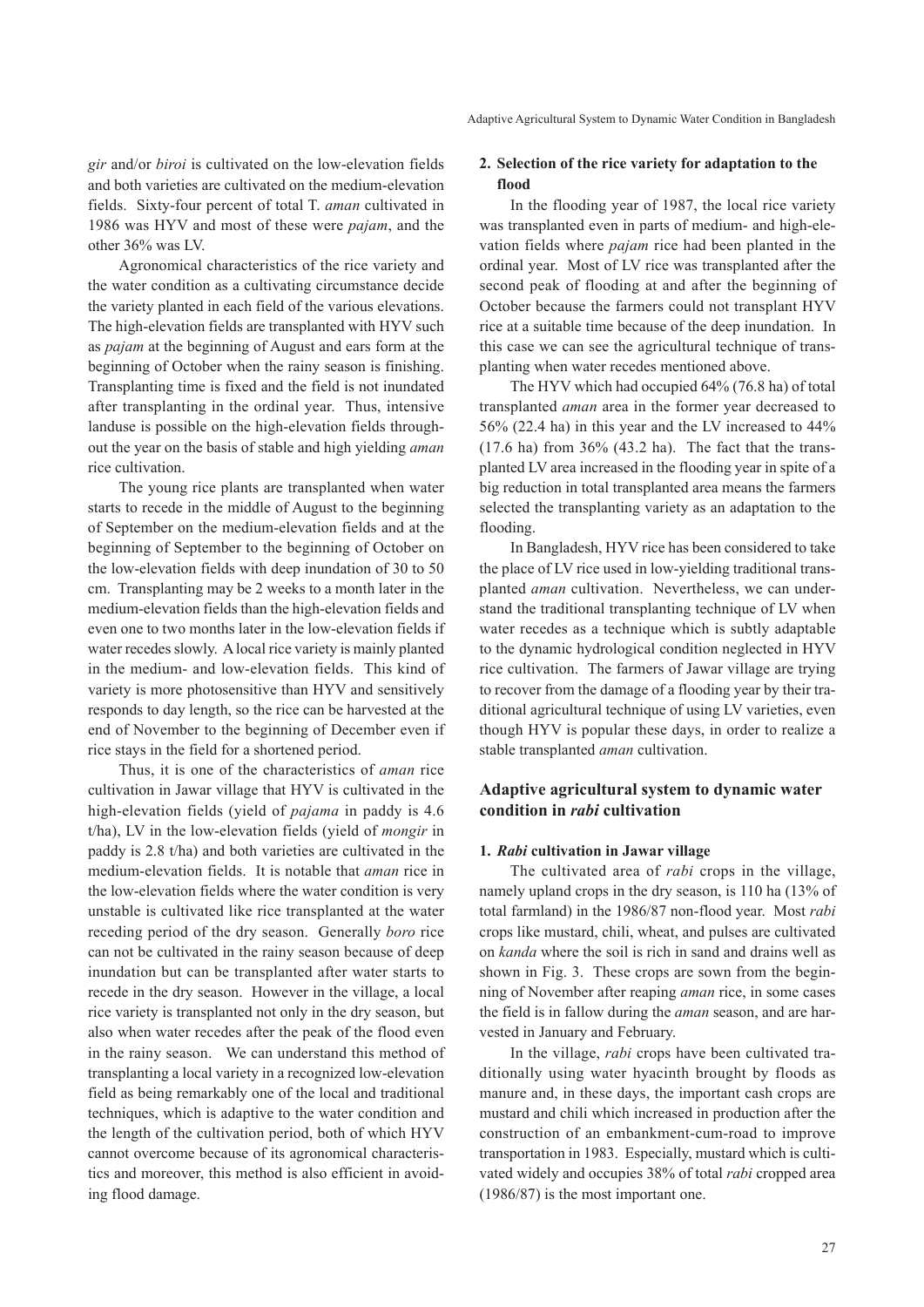

**Fig. 3.** *Rabi* **crop cultivation in the non-flooding year (1986/87)**



**Fig. 4.** *Rabi* **crop cultivation in the flooding year (1987/88)**

Plowing and soil shattering work for mustard cultivation starts in the middle or at the end of October when the moisture remaining in soil is still enough for cultivation. Seeds are sown at the beginning of November after manuring and any fieldwork including tilling, weeding and irrigation is not needed until the harvest in February.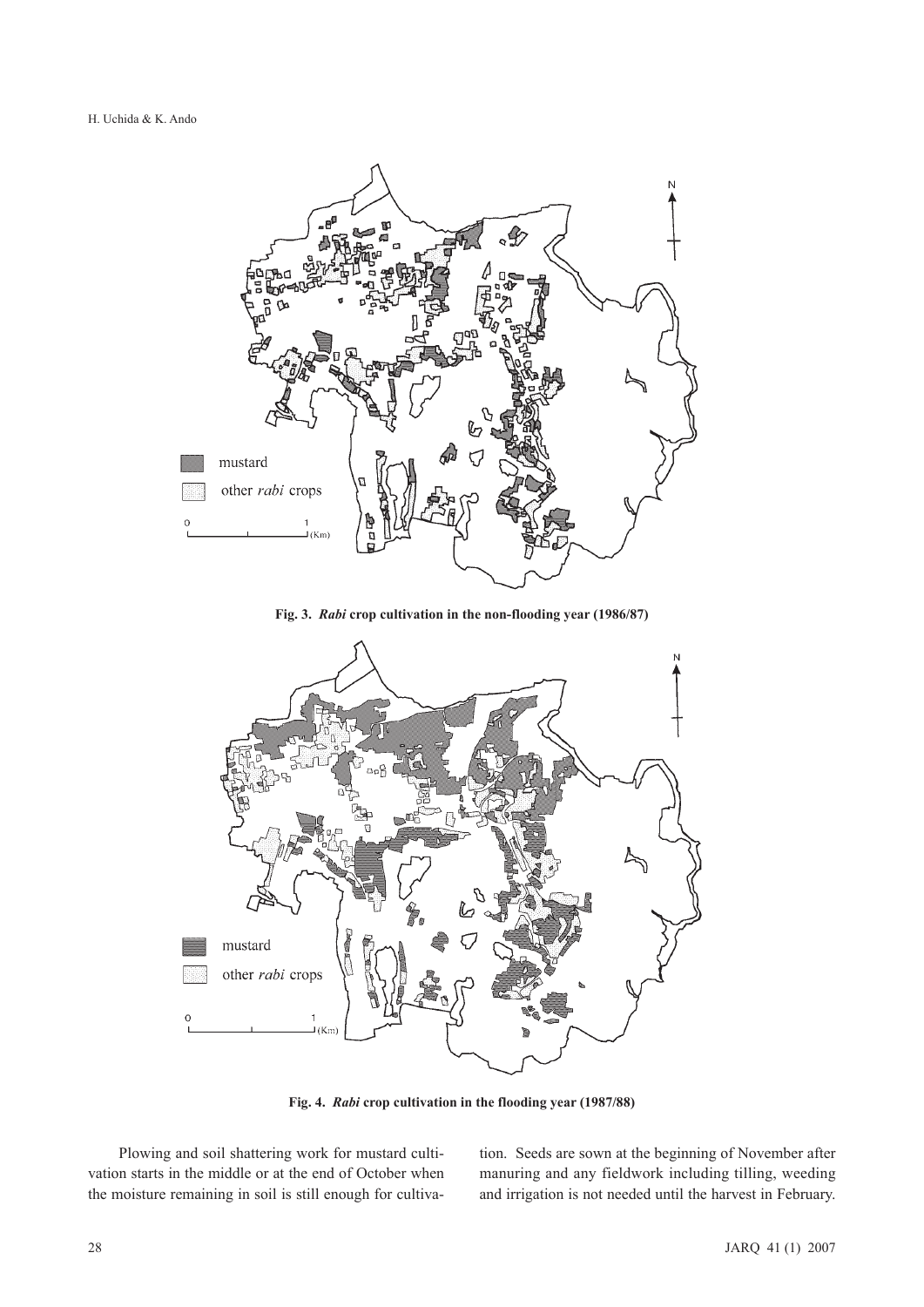Adaptive Agricultural System to Dynamic Water Condition in Bangladesh



**Fig. 5. Water recession in the flooding and non-flooding years**